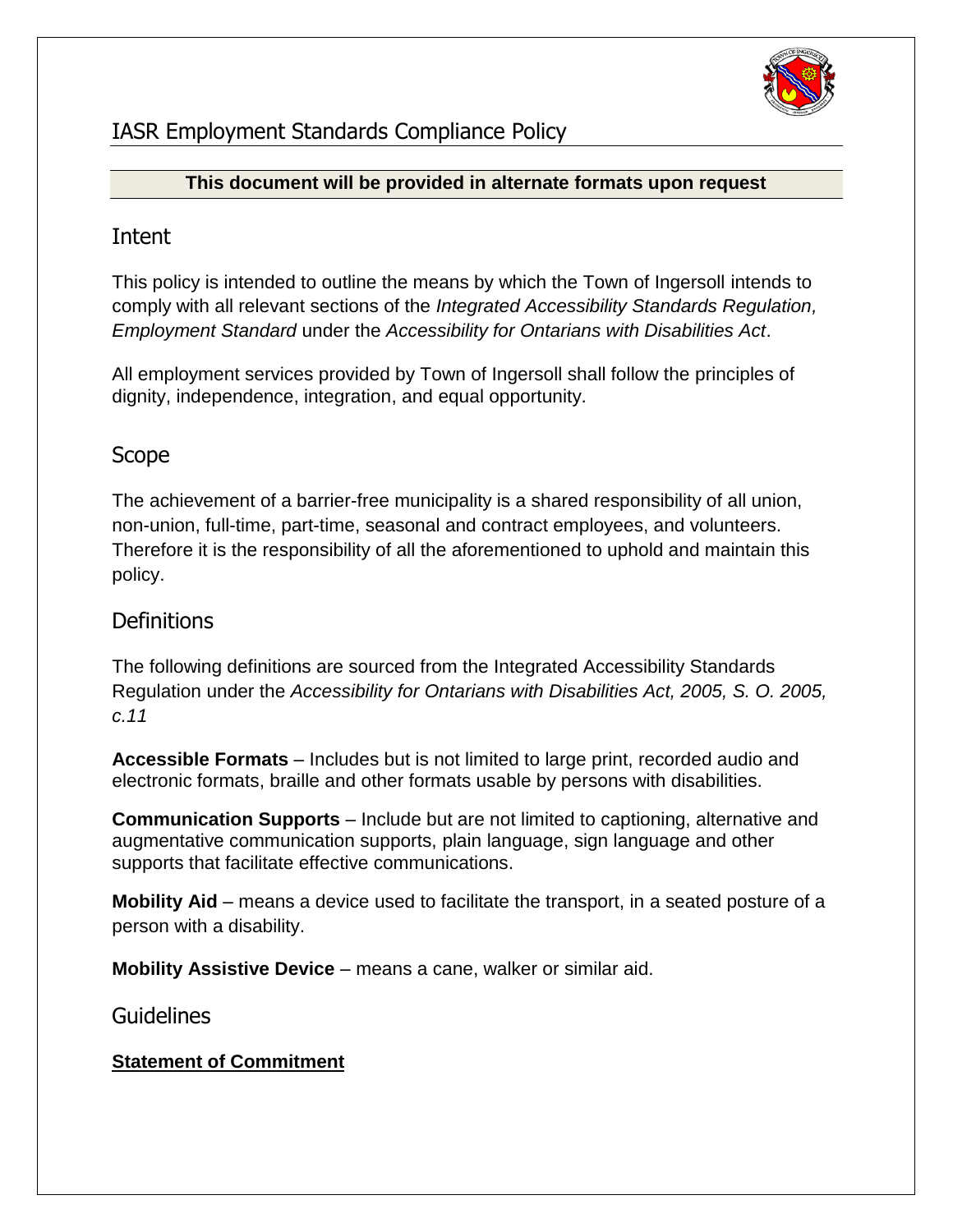

The Town of Ingersoll is committed to promoting a barrier-free municipality for employees, citizens, and all who live, work, visit and invest in Ingersoll.

The Town recognizes that all not all barriers are readily apparent or visible, and will assess and implement policies and procedures that address all types of barriers to accessibility including:

- Attitudinal barriers
- Information and Communications barriers
- Technology barriers
- Organizational and systemic barriers
- Architectural and physical barriers

The following sections of this policy outline the various ways in which the Town of Ingersoll will meet specific compliance requirements established by the *Integrated Accessibility Standards Regulation, Employment Standard*.

### **Customer Service Standard**

Please refer to the Town's Accessible Customer Service Policy for information on related responsibilities and compliance requirements.

### **General Policy Provisions**

This document and all other information and communication supports that are required by an employee to perform their job, and any information that is generally available to all employees will be provided in alternate formats upon request.

### **Employment Standard**

### **1. Accessible Recruitment, Assessment, and Selection**

The Town of Ingersoll will notify employees and the public about the availability of accommodations for applicants with disabilities throughout each phase of its recruitment processes including any activity or process that relates to the sourcing, screening, assessing, and interviewing of job applicants.

### **1.1. Process**

- a) Internal and external job ads will include a statement indicating that accommodation(s) will be provided to applicants upon request to enable participation in the recruitment, assessment, interviewing, and selection process.
- b) Applicants individually selected to participate in the assessment and/or interviewing portion of the recruitment process will be informed verbally, or via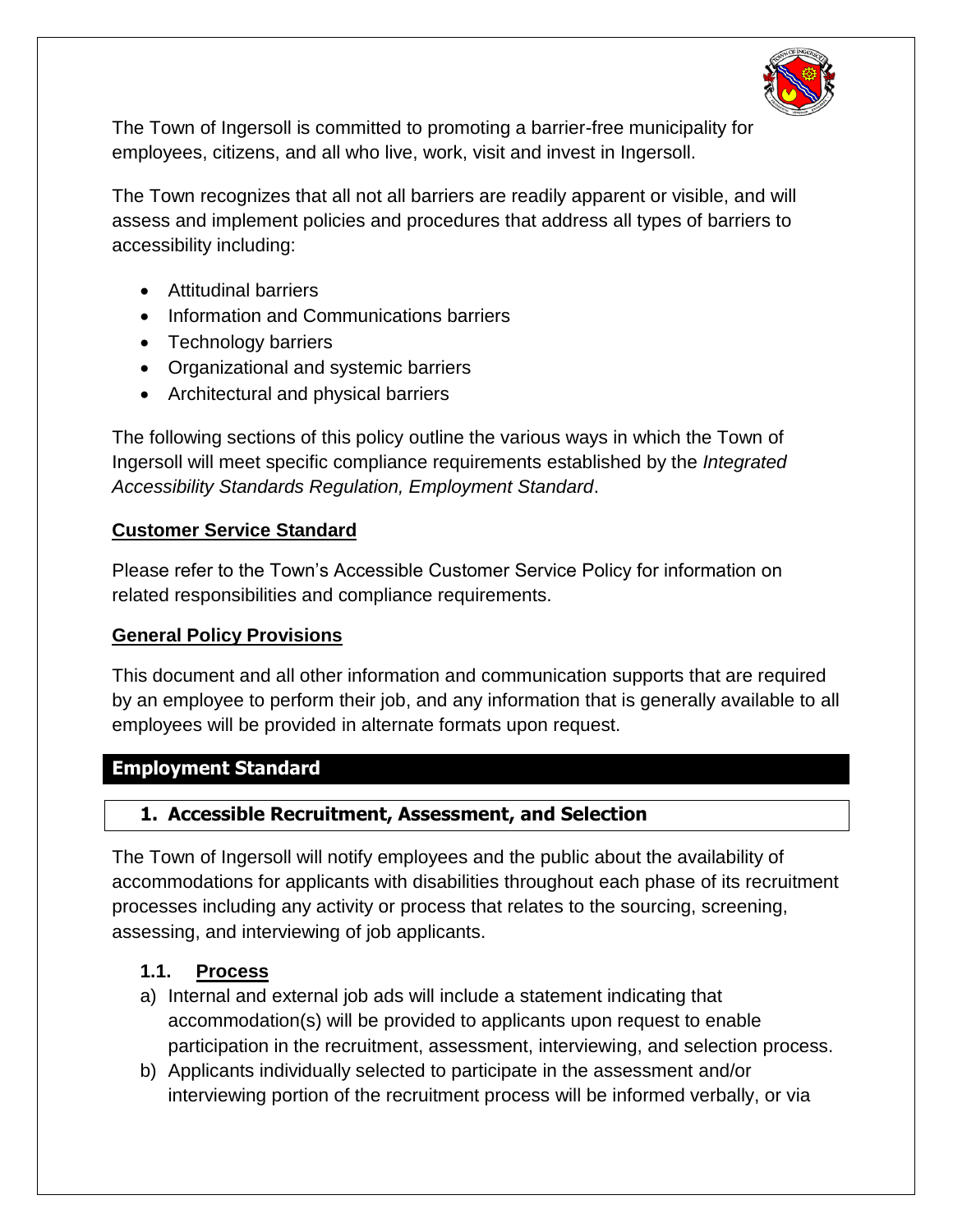

email that accommodation(s) will be provided upon request in relation to any assessment, interviewing materials or processes to be used.

- c) When presenting an offer of employment, the employee responsible for presenting the offer will notify the successful applicant of the Town's policies for accommodating employees with disabilities.
- d) The Town's employee accommodation policies will be provided to successful applicants as part of the hiring/orientation package.
- e) Any changes made to existing Town of Ingersoll policies on the provision of an accessible workplace as defined by the AODA and IASR will be communicated to employees and will take into consideration individual accessibility needs due to disability.

## **1.2. When a Request for Accommodation is Received**

If an internal or external applicant requests an accommodation, the hiring manager will consult with the applicant and provide, or arrange for the provision of suitable accommodation(s) in a manner that takes into account the individual's accessibility needs.

### **2. Accessible Formats and Communication Supports**

The Town of Ingersoll will provide accessible formats and communication supports to requesting employees for:

- Information that is needed in order to perform the employee's job; and
- Information that is generally available to employees in the workplace, including location-specific information and information applicable to all Town employees.

Managers in receipt of a request from an employee for an accessible format or communication support will consult with the requesting employee to determine the suitability of the accessible format or communication support.

## **3. Workplace Emergency Response Information and Plans**

The Town of Ingersoll will provide documented individualized emergency response plans to an employee with a disability, permanent or temporary, so long as the Town is aware of the disability and the disability is such that it impedes the employee's ability to become aware of or respond to a workplace emergency.

Upon becoming aware of the need for an emergency response plan, the Town will work with the employee to understand and correct accessibility concerns. Workplace Emergency Response Plans will be reviewed when: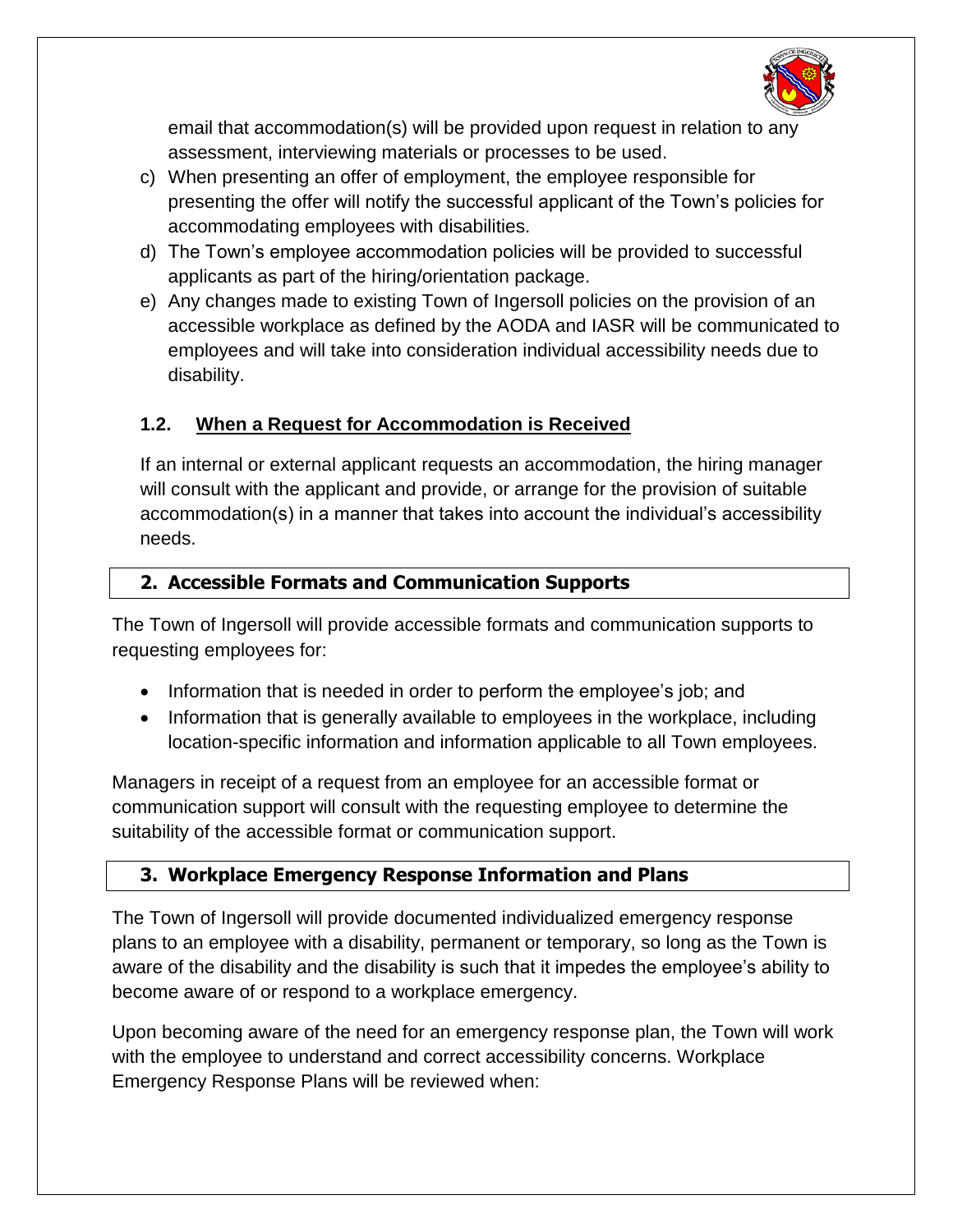

- The employee moves to a different location in the organization;
- The employee's overall accommodation needs or plans are reviewed; and/or
- The Town of Ingersoll reviews its general emergency response policies.

An employee whose emergency response plan identifies a need for assistance from another employee in responding to a workplace emergency will be asked to provide consent prior to the emergency plan information being shared with the individual designated to provide assistance.

Emergency response information and plans will form part of the individual accommodation plan process as accommodation needs dictate.

## **4. Documented Individual Accommodation Plans**

The Town of Ingersoll will provide a documented individual accommodation plan for any employee with a disability, permanent or temporary, that requires a workplace accommodation as a result of a disability.

## **4.1. Process**

The accommodation plan process will be initiated:

- Upon an employee's return to work following an absence due to disability;
- Upon employee request. Please note; due to the sometimes invisible, episodic or temporary nature of disabilities, employees are encouraged to bring forth accommodation requests to their manager/human resources to facilitate full participation in the workplace.

Once initiated, the employee will be asked to complete Part One (1) of the Individual Accommodation Plan detailing the workplace barriers/functional limitations they are facing and any possible accommodations/solutions to overcome those barriers. Once competed the form is to be returned to the employee's manager or human resources for review.

Following receipt of an employee-submitted Accommodation Plan, the employee's manager will complete part two of the form. Upon completion of part two, the manager with Human Resources will meet with the employee (and his/her support person, where relevant) to review and finalize the plan. The employee understands that accommodations may not exactly reflect those initially requested; however, all plans will be established based on the principles of dignity, independence, integration, and equal opportunity.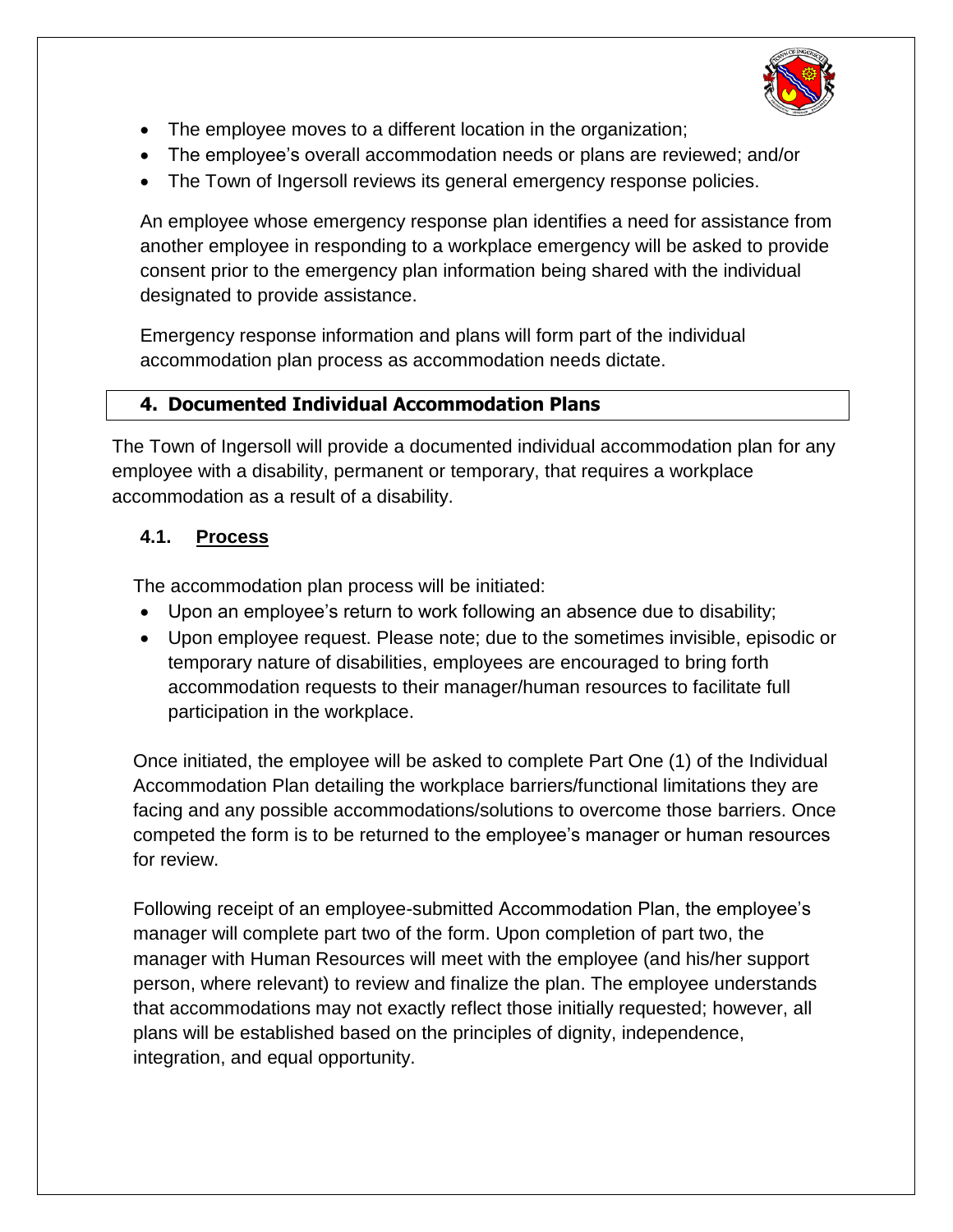

The Accommodation Plan will drafted and documented via the Individual Accommodation Plan Form; however it will be it will be provided to the employee in an accessible format, based on the employee's accessibility need. The Accommodation Plan will be reviewed on an annual basis or earlier if:

- The employee's accommodation needs change;
- The employee is transferred to a different location in the building or a different facility; or
- The employee's job responsibilities change.

Should a request for individual accommodation be denied, the employee will be provided with written documentation outlining the reason for the denial. This notification will be provided in an alternate and accessible format upon the request of the employee.

### **4.2. Outside Evaluation**

Occasionally, additional information may be required to support an accommodation request or to develop an accommodation plan suitable to the employee's individual needs. In such cases, where additional documentation from a health care professional or other expert is required, the Town may request this information directly from the employee, or prospective employee, or may request an evaluation by an outside third party expert be completed at the Town's expense.

### **4.3. Support Persons**

Employees may request the inclusion of a support person, a representative from the workplace, or where relevant, a representative from their bargaining agent in the creation of the individual accommodation plan.

### **4.4. Protection of Privacy**

Medical information gathered in support of the creation of the Individual Accommodation Plan will be maintained in a separate and sealed file. Information concerning the accommodation requirements of the employee and the accommodation plan will only be shared with individuals on a need to know basis.

### **5. Training Requirements**

The Town of Ingersoll will provide training for its employees and volunteers regarding the IASR and the [Ontario Human Rights Code](http://www.e-laws.gov.on.ca/html/statutes/english/elaws_statutes_90h19_e.htm) as they pertain to individuals with disabilities. Training will also be provided to individuals who are responsible for developing Town of Ingersoll's policies, and all other persons who provide goods, services or facilities on behalf of Town of Ingersoll.